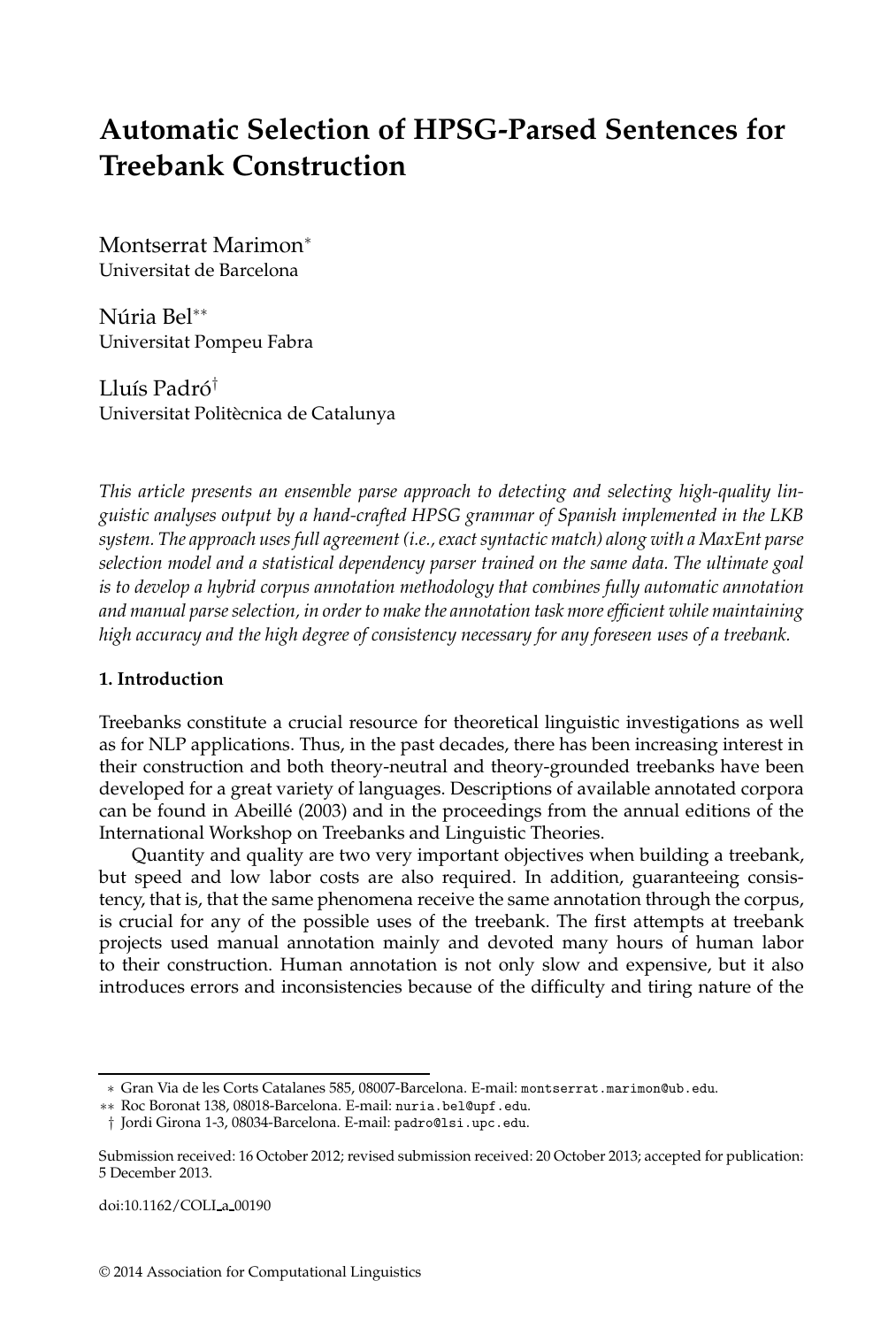task.<sup>1</sup> Therefore, automating parts of the annotation process aims to leverage effectiveness, producing a larger number of high-quality and consistent analyses in shorter time and using fewer resources.

This article presents research that attempts to increase the degree of automation in the annotation process when constructing a large treebank for Spanish (the IULA Spanish LSP Treebank) in the framework of the European project METANET4U (Enhancing the European Linguistic Infrastructure, GA 270893GA).<sup>2</sup>

The treebank was developed using the following bootstrapping approach, details of which are presented in Sections 3 and 4:

- - First, we annotated the sentences using the DELPH-IN development framework, in which the annotation process is effected by manually selecting the correct parses from among all the analyses produced by a hand-built symbolic grammar.
- - Second, when a number of human-validated parsed sentences were available, we trained a MaxEnt ranker.
- - Third, we trained a dependency parser with the human-validated parsed sentences converted to the CoNLL format.
- - Fourth, we provided a fully automated chain based on an ensemble method that compared the parse delivered by the dependency parser and the one delivered by the MaxEnt ranker, and then accepted the automatically proposed analysis, but only if both were identical.
- - Fifth, sentences rejected by the ensemble were given to human annotators for manual disambiguation.

Obviously, using fully automatic parsing would have been the best solution for speed and consistency, but no statistical parsers for Spanish are good enough yet, and when using symbolic parsers, there is no way to separate good parses from incorrect ones. The ensemble method we propose is a way of avoiding monitoring automatic parsing; the error is more than acceptable and recall is expected to be augmented by re-training and the refinement of the different parses.

After this introduction, Section 2 presents an overview of related work on automatic parse selection, Section 3 summarizes the set-up, Section 4 presents our experiments and results and, finally, Section 5 concludes.

# **2. Related Work**

In the broadest sense, this work is situated with respect to research into automatic parse selection. Such projects have had a variety of different goals as well as different approaches, based on (i) semantic filtering techniques (Yates, Schoenmackers, and Etzioni 2006), (ii) sentence-level features (e.g., length; Kawahara and Uchimoto

<sup>1</sup> In order to control errors, a common strategy is to control inter-annotator agreement by making two annotators work on the same sentences. This makes the task even slower and more expensive.

<sup>2</sup> The IULA Spanish LSP Treebank contains 43,000 annotated sentences, distributed among different domains (Law, Economy, Computing Science, Medicine, and Environment) and sentence lengths (ranging from 4 to 30 words). The treebank is publicly available at http://metashare.upf.edu.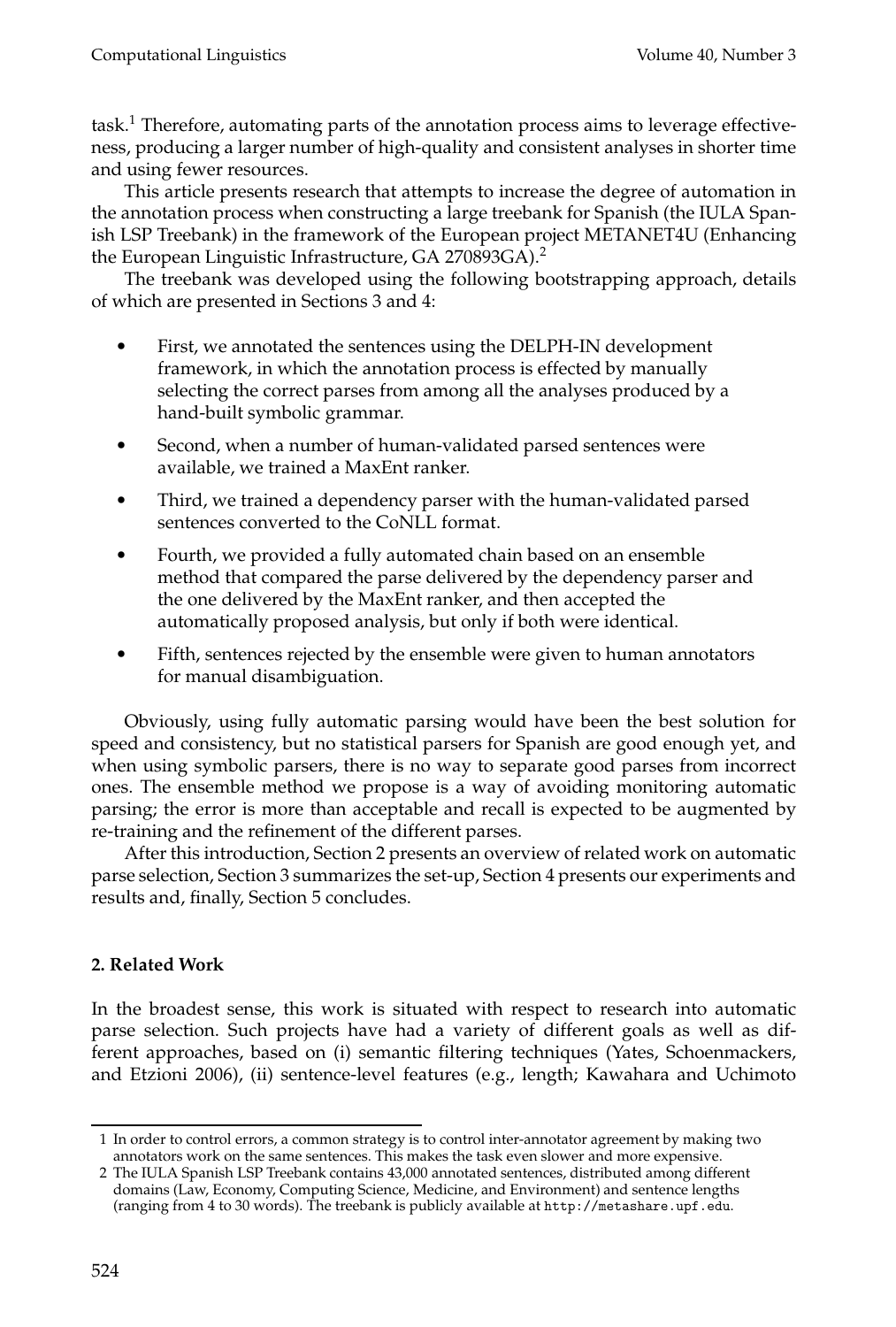2008), (iii) statistics about PoS sequences in a batch of parsed sentences (Reichart and Rappoport 2009), and (iv) ensemble parse algorithms (Reichart and Rappoport 2007; Sagae and Tsujii 2007; Baldridge and Osborne 2003). Here, we focus on ensemble approaches.

Reichart and Rappoport (2007) selected high-quality constituency parses by using the level of agreement among 20 copies of the same parser, trained on different subsets of a training corpus. Experiments using training and test data for the same domain and in the *parser-adaptation* scenario showed improvements over several baselines.

Sagae and Tsujii (2007) used an ensemble to select high-quality dependency parses. They compared the outputs of two statistical shift-reduce LR models and selected only identical parses, in their case to retrain the MaxEnt model. Following this procedure, they achieved the highest score in the domain adaptation track of the CoNLL 2007 shared task.

Finally, Baldridge and Osborne (2003) used an ensemble of parsers in the context of HPSG grammars applied to *committee-based active learning*, that is, to select the most informative sentences to be hand-annotated and used as training material to improve the statistical parser and to minimize the required amount of such sentences. Using the English Resource Grammar (Flickinger 2002) and the Redwoods treebank (Oepen et al. 2002), they showed that sample selection according to preferred parse disagreement between two different machine learning algorithms (log-linear and perceptron), or between the same algorithm trained on two independent feature sets (*configurational* and *ngram* sets, based on the HPSG derivation trees), reduced the amount of human-annotated material needed to train an HPSG parse selection model compared with a *certainty-based* method based on tree entropy and several baseline selection metrics.

Like Baldridge and Osborne (2003), we investigate ensemble parsing in the context of HPSG grammars; however, our goal does not involve selecting the most informative sentences to retrain the parser, but rather to select those sentences most reliably parsed, in order to enlarge the treebank automatically. Thus, rather than selecting sentences on which two models disagree, we select those where they agree completely. In addition, we present two important contributions, going beyond what has been done in previous work. First, although parsing ensembles have previously been proposed only for closely related language models (i.e., parsers that use algorithms under the machine-learning paradigm, varying only the feature set or training data), the presented work is the first to combine parsers from different paradigms: stochastic dependency parsing and MaxEnt parse selection over parses produced by a symbolic grammar. Second, the current work is the first to propose such a methodology for parse selection as a way of overcoming the seemingly impossible task of automatically selecting good parses from automatic parsing to speed treebank production and, more importantly, to meet the requirements of high precision and high consistency that are good for all of the uses of the treebank.

# **3. Set-up**

We select high-quality HPSG analyses using full agreement among a MaxEnt parse selection model and a dependency parser. A comparison between the two is performed on the dependency structures that we obtain converting the parse tree produced by a symbolic grammar to the CoNLL format.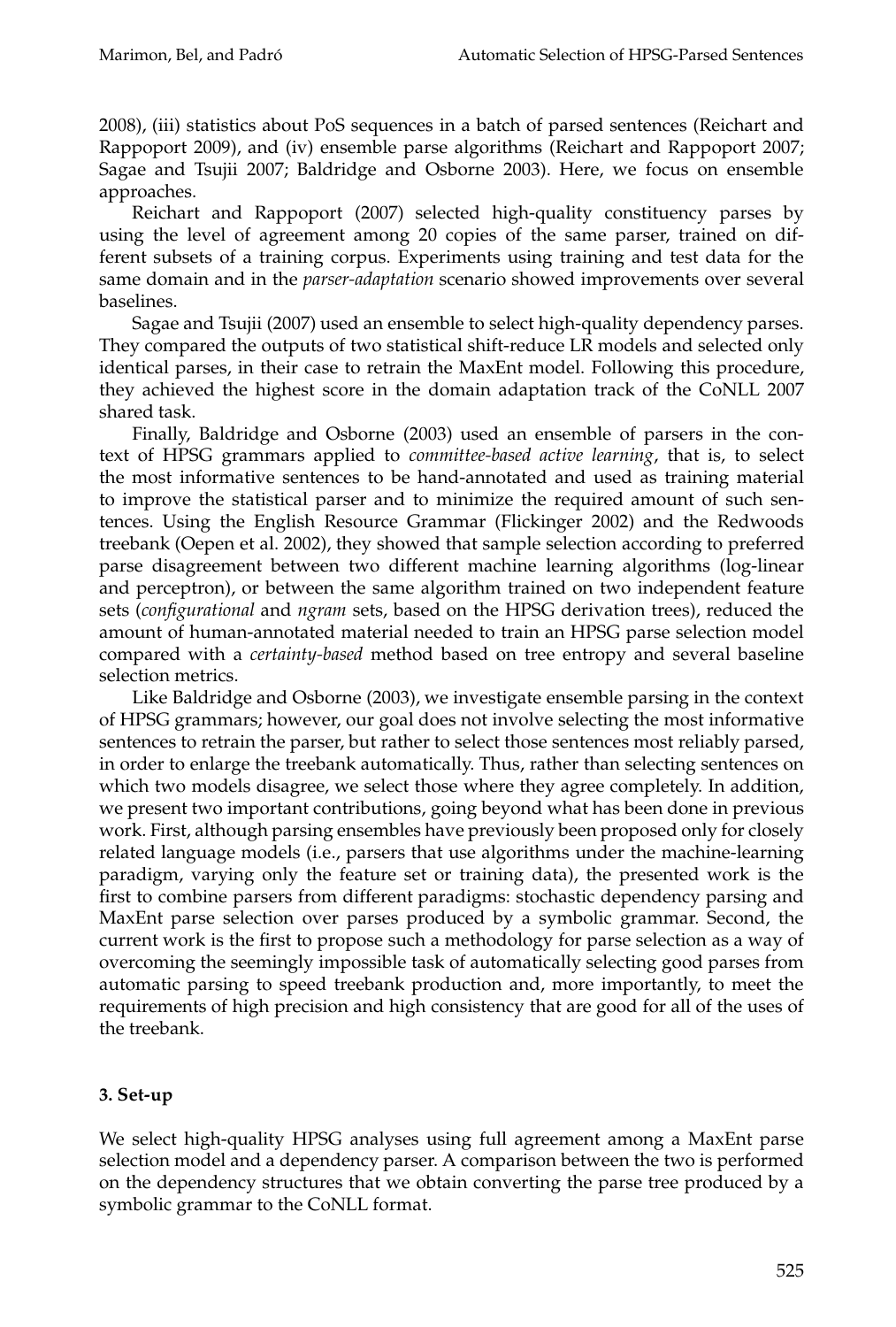# **3.1 HPSG Parsing and Disambiguation**

Our investigation uses the Deep Linguistic Processing with HPSG Initiative (DELPH- $IN)<sup>3</sup>$  an open-source processing framework also used in several treebank projects within this international initiative (Oepen et al. 2002; Flickinger et al. 2012). Using this framework, the annotation process is divided into two parts: (1) the corpus is parsed using a hand-built HPSG (Pollard and Sag 1994); (2) the grammar output is ranked by a MaxEnt-based parse ranker (Toutanova et al. 2005), and the best parse is manually selected.

The grammar applied in parsing is a broad-coverage, open-source Spanish grammar implemented in the Linguistic Knowledge Builder (LKB) system (Copestake 2002), the Spanish Resource Grammar (SRG) (Marimon 2013).

The manual selection task is performed with an interface provided as part of the [incr tstb()] grammar profiling environment (Oepen and Carroll 2000) that allows the annotator to reduce the set of parses incrementally by choosing so-called **discriminants** (Carter 1997); that is, by selecting the features that distinguish between the different parses, until the appropriate parse is left or, if none of the displayed parses is the correct one, all parses are rejected.

As always the case with symbolic grammars, the SRG produces several hundreds of analyses for a sentence. The DELPH-IN framework, however, provides a MaxEntbased ranker that sorts the parses produced by the grammar. Although this stochastic ranker cannot be used to select automatically the correct parse without introducing a considerable number of errors (as we will show, it only achieves accuracy of about 61%), it nevertheless allows the annotator to reduce the forest to the *n*-best trees, typically the 500 top readings. The statistics that form the model of the MaxEnt ranker are gathered from disambiguated parses and can be updated as the number of annotated sentences increases.

### **3.2 Conversion to the CoNLL Format**

The linguistic analysis produced by the LKB system for each parsed sentence provides, together with a constituent structure and a Minimal Recursion Semantics (MRS) semantic representation (Copestake et al. 2005), a derivation tree, obtained from a complete syntactico-semantic analysis represented in a parse tree with standard HPSG-typed feature structures at each node.

The derivation tree is encoded in a nested, parenthesized structure whose elements correspond to the identifiers of grammatical rules and the lexical items used in parsing. Phrase structure rules—marked by the suffix  $'_{\mathcal{L}}$  (for 'construction') identify the daughter sequence, separated by a hyphen, and, in headed-phrase constructions, a basic dependency relation between sentence constituents (e.g., subjecthead (*sb-hd*) and head-complement (*hd-cmp*)). Lexical items are annotated with part-of-speech information according to the EAGLES tag set for Spanish<sup>4</sup> and their lexical entry identifier, and they optionally include a lexical rule identifier. Figure 1 shows an example.

In order to compare the first-best trees selected by the MaxEnt selection model and the outputs of the dependency parser, we convert the derivation trees to a dependency

<sup>3</sup> http://www.delph-in.net/.

<sup>4</sup> See http://www.ilc.cnr.it/EAGLES96/annotate/annotate.html.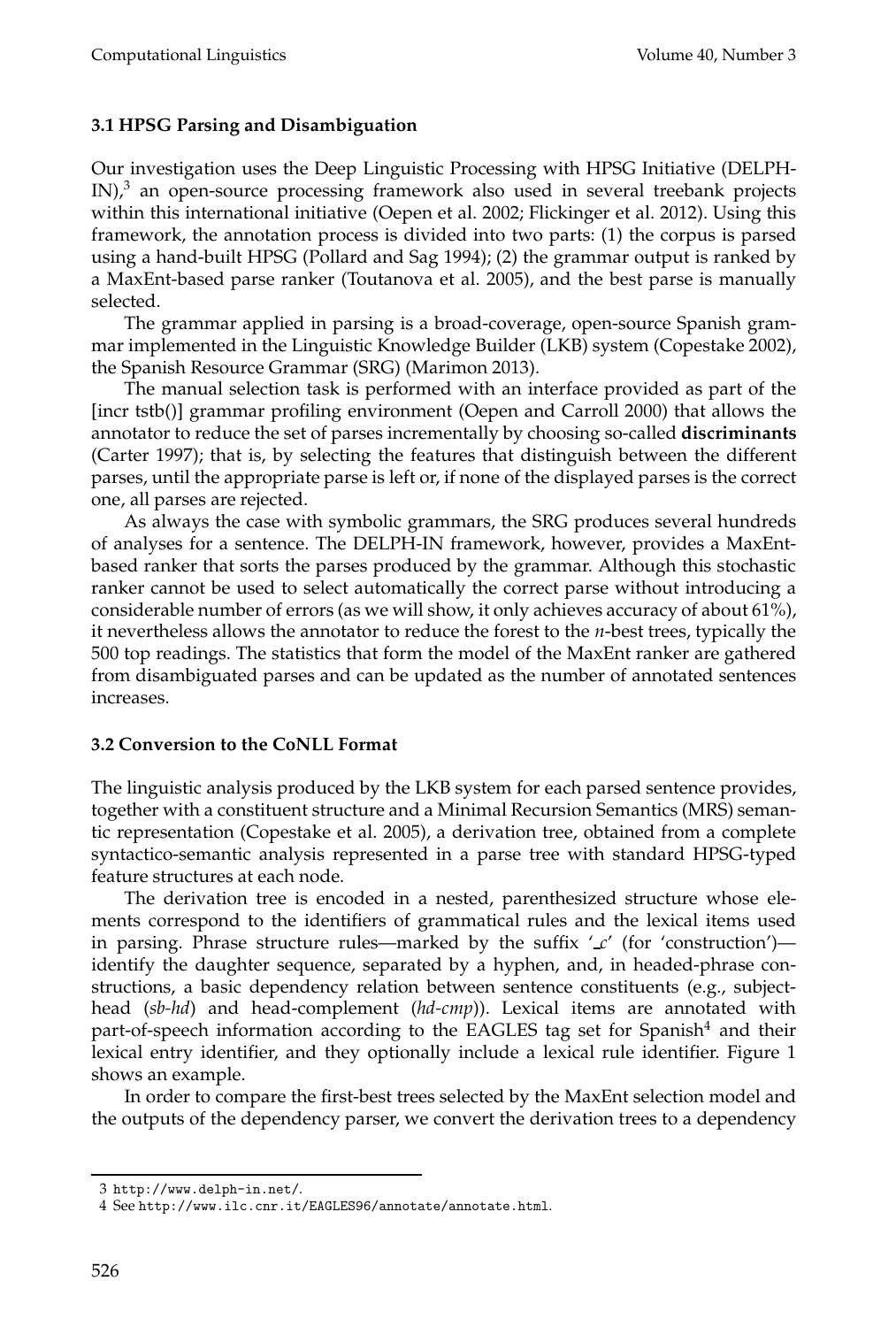```
(hd-ad c)(hd_optc_c
        (hd-cmp_c(vmn0000 (conceder_v-np-ppa "conceder"))
            (hd-nbar_c(hd-pt_c
                  (ncfp000 (licencia_n "licencias"))
                   (fc (commap t ",""))))(hd-cmp\_c(cs (cuando_p-cl "cuando"))
         (f1-hd_c)(hd_advnp_c
               (nc00000 (asi_a v "asi")(hd sb c
               (c1-hc_c)(pp3msa00 (lo_pr "lo"))
                  (vmsp3p0 (v_acc_dlr (disponer_v-np "dispongan"))))
               (sp-hd c(da0fp0 (el_d "la"))(nccp000 (ordenanza_n "ordenanzas"))))))))
  ROOT
           MOD
                          COMP
                                        SUBI
                            MOT
                                          SPF
            PUNCT
                             ĐO.
Conceder licencias, cuando así lo dispongan las ordenanzas
Figure 1
```

```
Derivation tree and dependency graph of Conceder licencias, cuando as´ı lo dispongan las ordenanzas
[To grant licences, when so stipulated by ordinances].
```
format, also illustrated in Figure 1. In this target annotation, lexical elements are linked by asymmetrical dependency relations in which one of the elements is considered the head of the relation and the other one is its dependant. The conversion is a fully automatic and unambiguous process that produces the dependency structure in the CoNLL format (Buchholz and Marsi 2006). A deterministic conversion algorithm makes use of the identifiers of the phrase structure rules mentioned previously, in order to identify the heads, dependants, and some dependency types that are directly transferred onto the dependency structure (e.g., subject, specifier, and modifier). The identifiers of the lexical entries, which include the syntactic category of the subcategorized elements, enable the identification of the argument-related dependency functions.<sup>5</sup>

### **3.3 Dependency Parsing**

For dependency parsing, we use MaltParser (Nivre et al. 2007). To train it, we use manually disambiguated parses among those parses produced by the HPSG grammar, converted to the dependency format we describe earlier.

<sup>5</sup> An alternative proposal for projecting HPSG trees to CoNLL is described in Ivanova et al. (2012).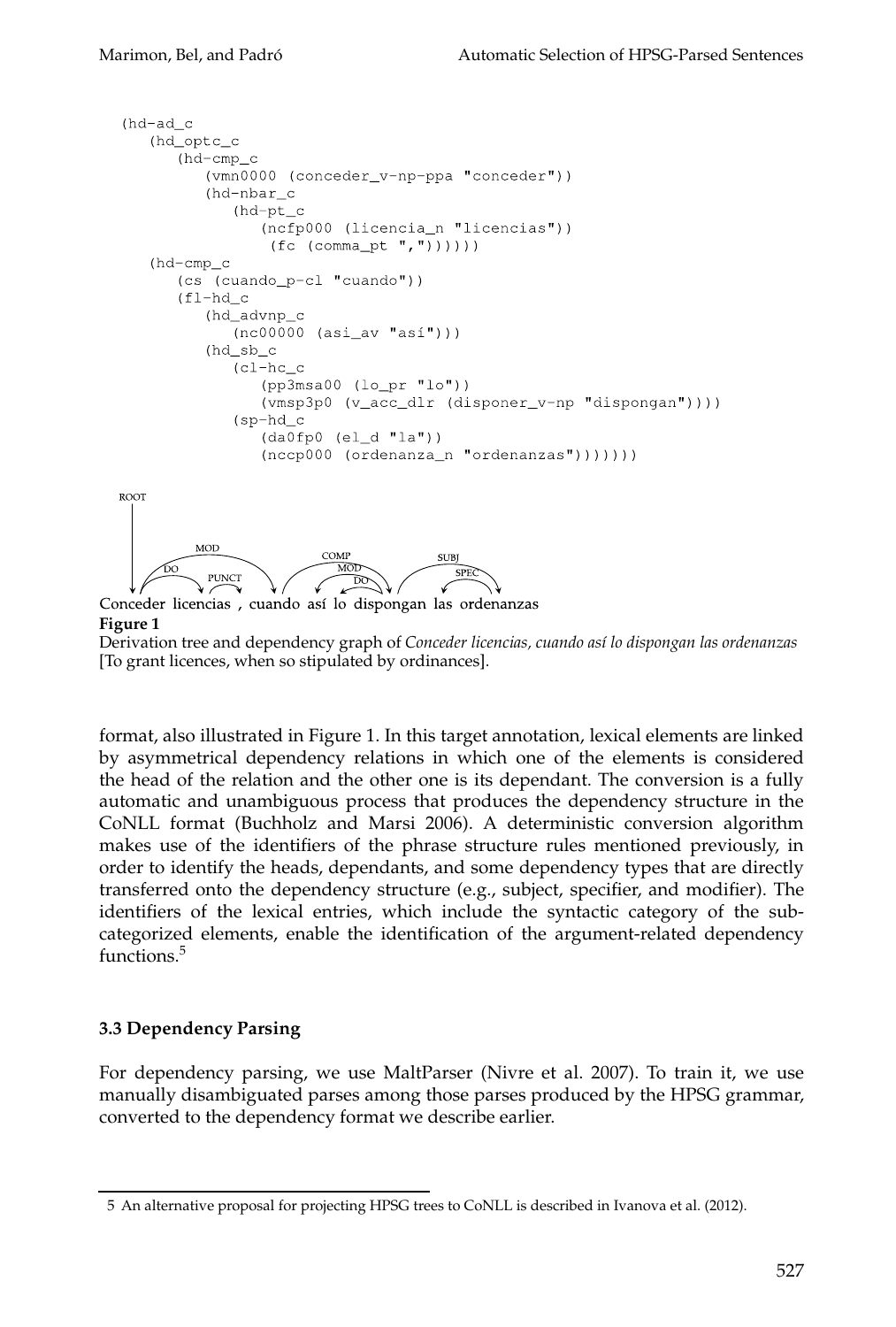#### **Table 1**

Results of the MaxEnt model and MaltParser as labeled attachment scores, unlabeled attachment scores, labeled accuracy score, and exact syntactic match.

|                                        | LAS.        |  | UAS Label Accur Score Exact Synt Match |                   |  |
|----------------------------------------|-------------|--|----------------------------------------|-------------------|--|
| MaxEnt model 95.4% 96.8%<br>MaltParser | 92.0% 95.0% |  | 97.6%<br>94.5%                         | 61.0%<br>$43.1\%$ |  |

# **4. Experiments and Results**

In our experiments, we tested the ability of the ensemble approach to select only correct parses. The experiment proceeded as follows:

- $\bullet$  We divided a set of 15,329 sentences into a training and test set (13,901 and 1,428 sentences, respectively). Sentence length ranged from 4 to 20 words (longer sentences had not been annotated yet).
- - We trained the MaxEnt model and MaltParser and ran each of the models on the test set. The results we achieved are displayed in Table 1.
- - We compared the outputs of the two models and selected those sentences where both parses produced identical analyses.

The performance of our parser ensemble approach was measured through precision and recall on the task of selecting those sentences for which the first tree proposed by the MaxEnt model was the correct one. Table 2 shows the confusion matrix resulting from the experiment. The row *predicted ok* counts the number of sentences selected by our ensemble method (Malt and MaxEnt delivered parses are identical), and the row *predicted nok* contains the number of sentences not selected because the parsers disagreed. Columns *gold* present the manual evaluation of a MaxEnt model first ranked parse. From this table, we can compute precision and recall of our sentence selector: 445 sentences were selected out of the 1,428 sentences in the test set (31.2%). Precision (number of correctly selected sentences among all the selected sentences) stood at 90.6% (403/445), and recall (number of correctly selected sentences among all the actually correctly ranked first sentences) was 46.6% (403/864).

We compared the results of our ensemble method with two parse selection methods based on: (i) a simple probability-based threshold (baseline) and (ii) a parser uncertainty measure computed as *tree entropy* as used by Baldridge and Osborne (2003). The baseline consisted of selecting sentences for which the ratio between the probabilities of the two highest ranked analyses delivered by the MaxEnt model was over a given threshold.

|           |           | gold |     |       |  |  |  |  |  |
|-----------|-----------|------|-----|-------|--|--|--|--|--|
|           |           | ok   | nok | total |  |  |  |  |  |
| predicted | ok<br>nok | 403  | 42  | 445   |  |  |  |  |  |
|           |           | 461  | 522 | 983   |  |  |  |  |  |
|           | total     | 864  | 564 | 1,428 |  |  |  |  |  |

**Table 2**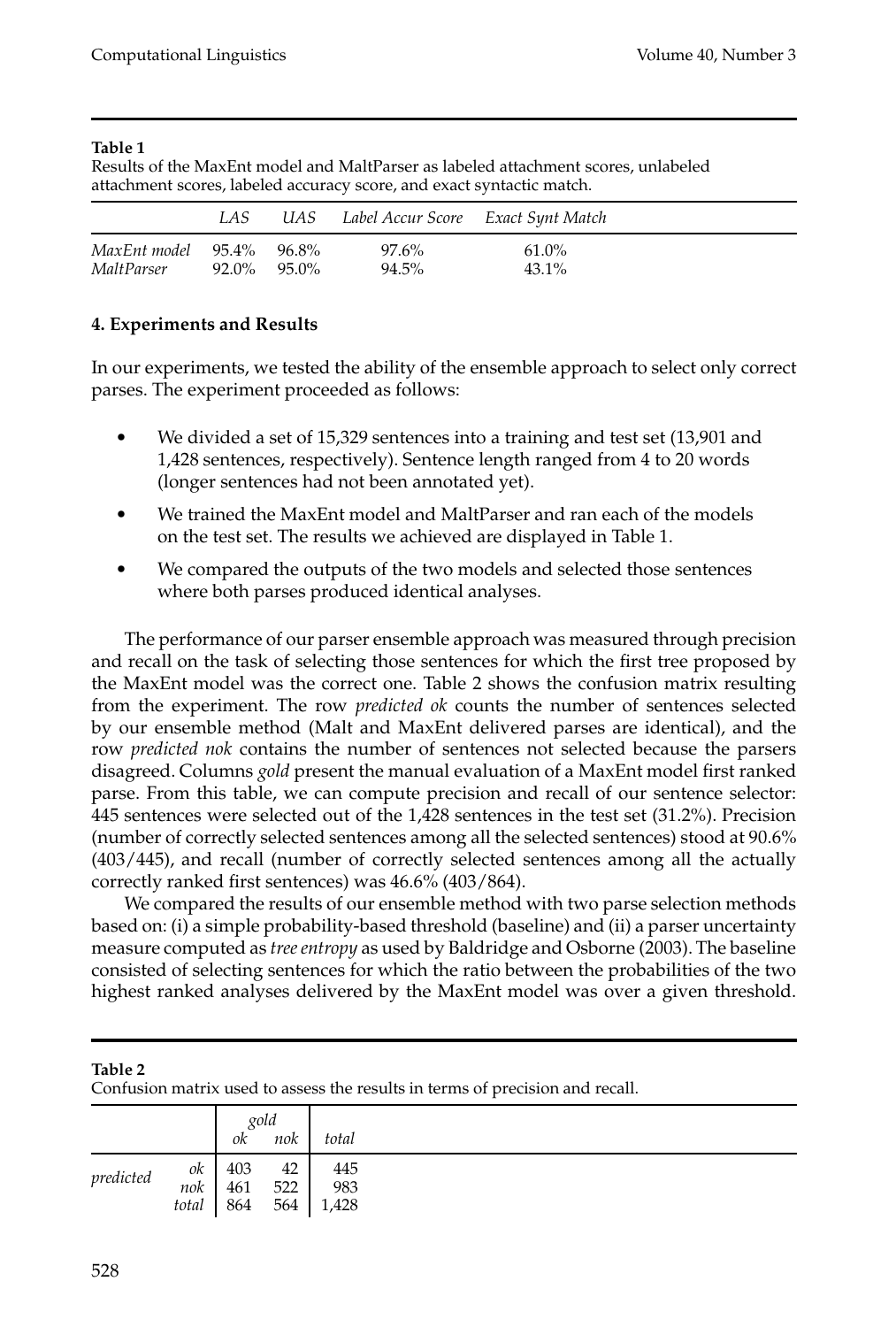The idea was that a very high ratio would indicate that the parse ranked first had a large advantage over the others, whereas if the ratio was close to 1, both the first and the second analyses would have similar probabilities, indicating lower confidence of the model in the decision. Tree entropy takes into account not just the two highest ranked analyses, but all trees proposed by the parser for that sentence. The rationale is that high entropy indicates a scattered probability distribution among possible trees (and thus less certainty of the model in the prediction), whereas low entropy should indicate that one tree (or a few) gets most of the probability mass.

Results for different thresholds (both for the baseline and tree entropy) are shown in Table 3 (top). As we can see, setting a high threshold for the baseline, we can select a small subset of 20% of the sentences with precision similar to that achieved by our parse ensemble approach. To select 31% of the sentences (i.e., about the same proportion we obtained with the ensemble approach) we need to set a threshold of 4.5, obtaining a precision of 84%, which is lower than the 90% obtained with the ensemble method.

Tree entropy exhibits similar behavior, in that a restrictive threshold can select about 15% of sentences with precision over 90%, while setting a threshold such that about 31% of sentences are selected, we obtain precision of about 75%.

Note that although the baseline has an  $F_1$  score slightly higher than the ensemble, our goal is a high precision filter that can be utilized to select correctly parsed sentences. From this point of view, our approach beats both baselines.

The fact that tree entropy yields worse values than the baseline is somehow predictable: Given a sentence with *n* possible trees (note that *n* may be in the order of dozens or even hundreds), if a small number *m* of those analyses (1 < *m* << *n*) concentrate a large portion of probability mass but exhibit small differences between them, the sentence will be rejected by the baseline (because there is not enough distance between the first and second analyses) but will be accepted by tree entropy (because entropy will be relatively low, given the large value of *n*). Thus, tree entropy is a good measure for Baldridge and Osborne (2003), whose purpose is to select sentences where the model is *less* confident, but our simple baseline seems to be better when the goal is to select sentences where the first parse is the correct one.

#### **Table 3**

Top: Comparative results using different threshold values for the baselines. Bottom: Results per sentence length when selecting about 31% over all sentences. *Thr* = threshold; *%sel* = percentage of selected sentences;  $P = \text{precision}$ ;  $R = \text{recall}$ ;  $Len = \text{sentence length}$ .

| Thr.                            | <b>Baseline</b><br>R<br>%sel<br>$\boldsymbol{P}$        |                                                          |                                                             |                                              | Tree entropy<br>Thr.<br>%sel<br>R<br>P                      |                                                       |                                                       |       | Ensemble<br>%sel<br>P<br>R |       |  |  |
|---------------------------------|---------------------------------------------------------|----------------------------------------------------------|-------------------------------------------------------------|----------------------------------------------|-------------------------------------------------------------|-------------------------------------------------------|-------------------------------------------------------|-------|----------------------------|-------|--|--|
| 2<br>3<br>4.5<br>10<br>20<br>30 | 50.9%<br>38.4%<br>31.0%<br>20.8%<br>$12.1\%$<br>$9.9\%$ | $67.6\%$<br>77.5%<br>$84.1\%$<br>91.1%<br>97.3%<br>98.7% | 70.2%<br>$60.8\%$<br>$53.3\%$<br>$38.6\%$<br>24.0%<br>19.9% | 0.2<br>0.15<br>0.133<br>0.1<br>0.075<br>0.05 | 59.6%<br>$38.2\%$<br>$31.3\%$<br>21.4%<br>$15.1\%$<br>11.2% | 60.1%<br>71.7%<br>75.7%<br>82.0%<br>91.5%<br>$96.6\%$ | 73.2%<br>56.0%<br>48.3%<br>35.8%<br>28.2%<br>$22.2\%$ | 31.2% | 90.6%                      | 46.6% |  |  |

| Len.   | Baseline |            |  | Tree entropy                                                                                                                       | Ensemble |  |  |  |
|--------|----------|------------|--|------------------------------------------------------------------------------------------------------------------------------------|----------|--|--|--|
|        |          | $%sel$ $P$ |  | %sel $P$                                                                                                                           | %sel     |  |  |  |
| $1-10$ |          |            |  | $\vert$ 56.0% 96.7% 70.6% 42.8% 96.6% 53.9% 43.6% 97.7% 70.4%<br>11-20   19.8% 68.2% 36.9%   26.1% 60.3% 43.0%   10.3% 83.7% 33.8% |          |  |  |  |
| All    |          |            |  | $\vert$ 31.0% 84.1% 53.3% 31.3% 75.7% 48.3% 31.2% 90.6% 46.6%                                                                      |          |  |  |  |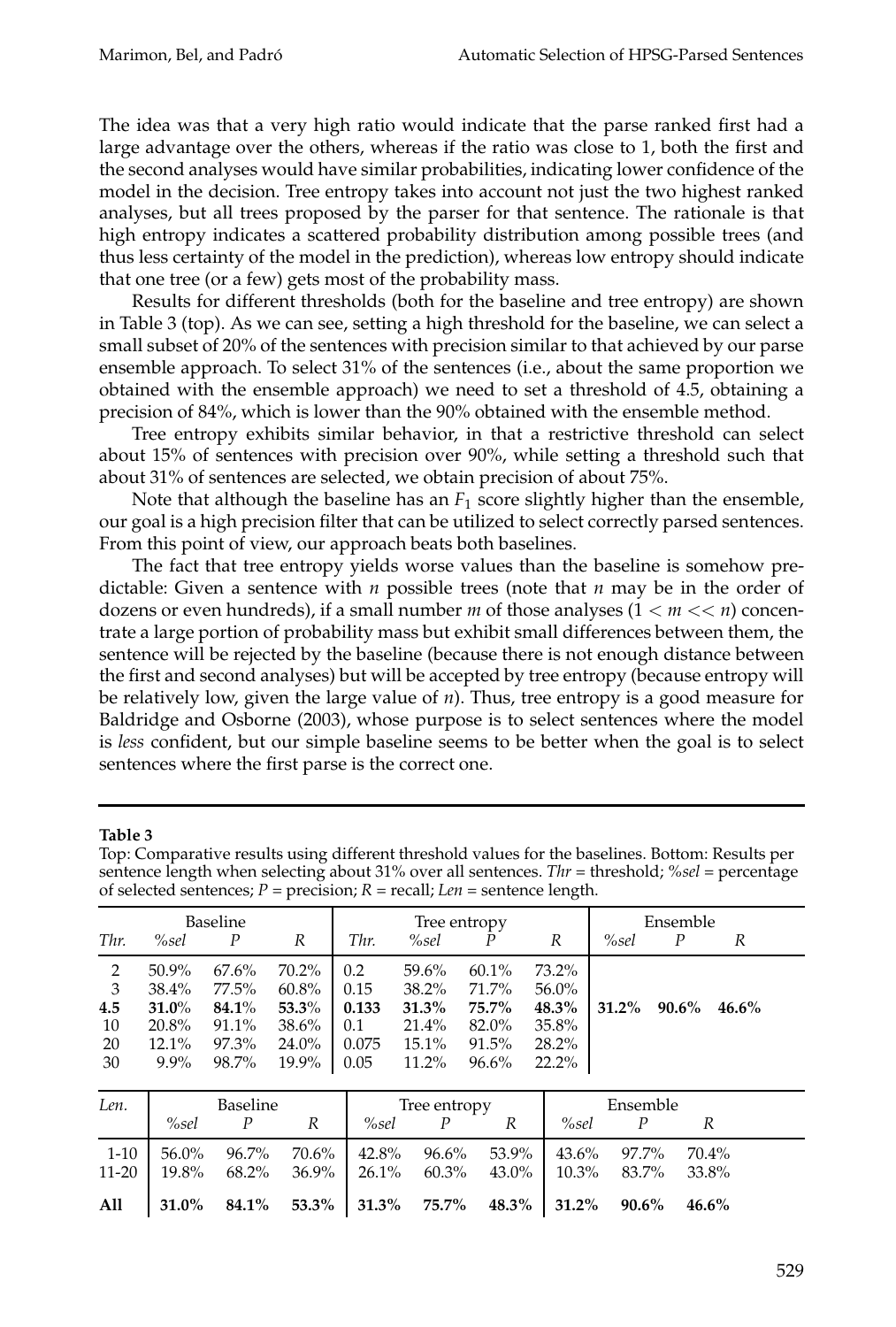Computational Linguistics Volume 40, Number 3

As shown in Table 3 (bottom), behavior is different for sentences of up to 10 words than for longer sentences. All three systems have a bias towards selecting short rather than long sentences (because short sentences are more often correctly analyzed by the parser). The results for short sentences are similar in all three cases, but the ensemble approach is clearly more precise for long sentences, with only a moderate loss in recall.

#### **5. Conclusion**

We have described research that aims to increase the degree of automation when building annotated corpora. We propose a parser ensemble approach based on full agreement between a MaxEnt model and a dependency parser to select correct linguistic analyses output by an HPSG grammar. This enables a hybrid annotation methodology that combines fully automatic annotation and manual parse selection, which makes the annotation task more efficient while maintaining high accuracy and the high degree of consistency necessary for a useful treebank. Our approach is grammar-independent and can be used by any DELPH-IN-style treebank. In the future, we plan to investigate the impact of automatic treebank enlargement on the performance of statistical parsers.

#### **Acknowledgments**

This work was supported by grant *Ram´on y Cajal* from Spanish MICINN and the project METANET4U. We thank the reviewers for their comments and Carlos Morell for his support.

#### **References**

- Abeill´e, Anne (editor). 2003. *Treebanks: Building and Using Parsed Corpora*. Kluwer, Amsterdam.
- Baldridge, Jason and Miles Osborne. 2003. Active learning for HPSG parse selection. In *Proceedings of the 7th Conference on Computational Natural Language Learning*, pages 17–24, Edmonton.
- Buchholz, Sabine and Erwin Marsi. 2006. CoNLL-X shared task on multilingual dependency parsing. In *Proceedings of the 10th Conference on Computational Natural Language Learning*, pages 149–164, New York, NY.
- Carter, David. 1997. The TreeBanker: A tool for supervised training of parsed corpora. In *Proceedings of the 14th National Conference on Artificial Intelligence*, pages 598–603, [Providence, RI.](http://www.mitpressjournals.org/action/showLinks?crossref=10.1007%2Fs11168-006-6327-9)
- Copestake, Ann. 2002. *Implementing Typed Feature Structure Grammars*. CSLI Publications, Stanford, CA.
- Copestake, Ann, Dan Flickinger, Carl Pollard, and Ivan A. Sag. 2005. Minimal recursion semantics: An introduction. *Research on Language and Computation*, 3(4):281–332.
- Flickinger, Dan. 2002. On building a more efficient grammar by exploiting types. In *Natural Language Engineering (6)1— Special Issue: Efficiency Processing with HPSG: Methods, Systems, Evaluation*, 16(1):1–17.
- Flickinger, Dan, Valia Kordoni, Yi Zhang, António Branco, Kiril Simov, Petya Osenova, Catarina Carvalheiro, Francisco Costa, and Sérgio Castro. 2012. ParDeepBank: Multiple parallel deep treebanking. In *Proceedings of the 11th Workshop on Treebanks and Linguistic Theories*, pages 97–108, Lisbon.
- Ivanova, Angelina, Stephan Oepen, Lilja Ovrelid, and Dan Flickinger. 2012. Who did what to whom? A contrastive study of syntacto-semantic dependencies. In *Proceedings of the 6th Linguistic Annotation Workshop*, pages 2–11, Jeju Island.
- Kawahara, Daisuke and Kiyotaka Uchimoto. 2008. Lear[ning reliability](http://www.mitpressjournals.org/action/showLinks?crossref=10.1007%2Fs10579-012-9199-7) [of parses for d](http://www.mitpressjournals.org/action/showLinks?crossref=10.1007%2Fs10579-012-9199-7)omain adaptation of dependency parsing. In *Proceedings of the 3rd International Joint Conference on Natural Language Processing*, pages 709–714, Hyderabad.
- Marimon, Montserrat. 2013. The Spanish DELPH-IN grammar. *Language Resources and Evaluation*, 47(2):371–397.
- Nivre, Joakim, Johan Hall, Jens Nilsson, Atanas Chanev, Gülsen Eryigit, Sandra Kübler, Svetoslav Marinov, and Erwin Mars. 2007. Maltparser: A languageindependent system for data-driven dependency parsing. *Natural Language Engineering*, 13(2):95–135.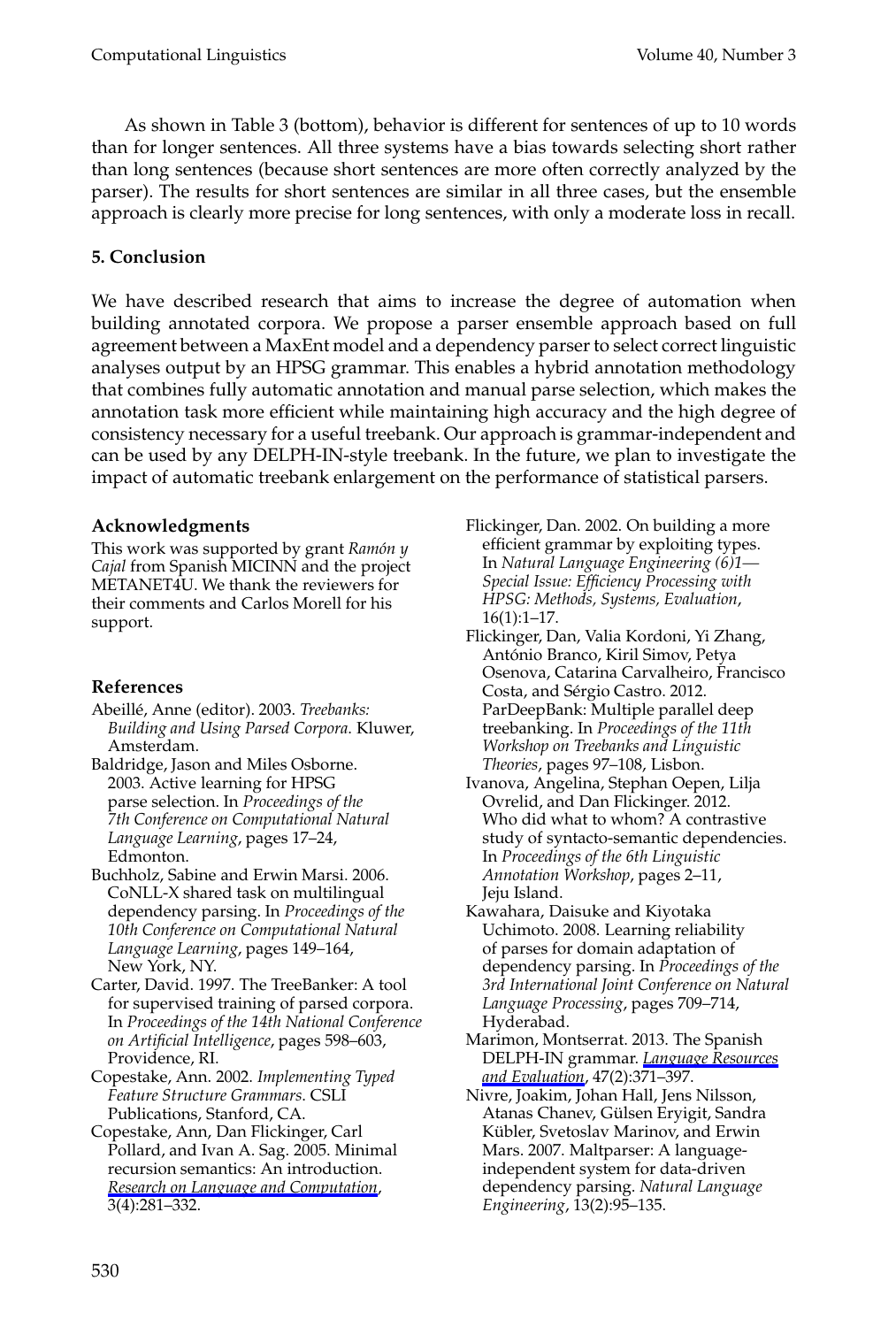#### Marimon, Bel, and Padró **Automatic Selection of HPSG-Parsed Sentences**

Oepen, Stephan and John Carroll. 2000. Performance profiling for parser engineering. In *Natural Language Engineering (6)1—Special Issue: Efficiency Processing with HPSG: Methods, Systems, and Evaluation*, 16(1):81–97.

Oepen, Stephan, Dan Flickinger, K. Toutanova, and C. D. Manning. 2002. LinGo Redwoods. A rich and dynamic treebank for HPSG. In *Proceedings of the 1st Workshop on Treebanks and Linguistic Theories*, pages 139–149, Sozopol.

- Pollard, Carl and Ivan A. Sag. 1994. *Head-driven Phrase Structure Grammar*. The University of Chicago Press and CSLI Publications, Chicago.
- Reichart, Roi and Ari Rappoport. 2007. An ensemble method for selection of high quality parses. In *Proceedings of the 45th Annual Meeting of the Association for Computational Linguistics*, pages 408–415, Prague.

Reichart, Roi and Ari Rappoport. 2009. Automatic selection of high quality

parses created by a fully unsupervised parser. In *Proceedings of the 13th Conference on Computational Natural Language Learning*, pages 156–164, Boulder, CO.

- Sagae, Kenji and Jun-Ichi Tsujii. 2007. Dependency parsing and domain adaptation with LR models and parser ensembles. In *Proceedings of the Joint Meeting of the Conference on Empirical Methods in Natural Language [Processing an](http://www.mitpressjournals.org/action/showLinks?crossref=10.1007%2Fs11168-005-1288-y)d [Conference on Computation](http://www.mitpressjournals.org/action/showLinks?crossref=10.1007%2Fs11168-005-1288-y)al Natural Language Learning*, pages 1,044–1,050, Prague.
- Toutanova, Kristina, Christoper D. Manning, Dan Flickinger, and Stephan Oepen. 2005. Stochastic HPSG parse disambiguation using the Redwoods corpus. *Research on Language and Computation*, 3(1):83–105.
- Yates, Alexander, Stefan Schoenmackers, and Oren Etzioni. 2006. Detecting parser errors using Web-based semantic filters. In *Proceedings of the 11th Conference of Empirical Methods in Natural Language Processing*, pages 27–34, Sydney.